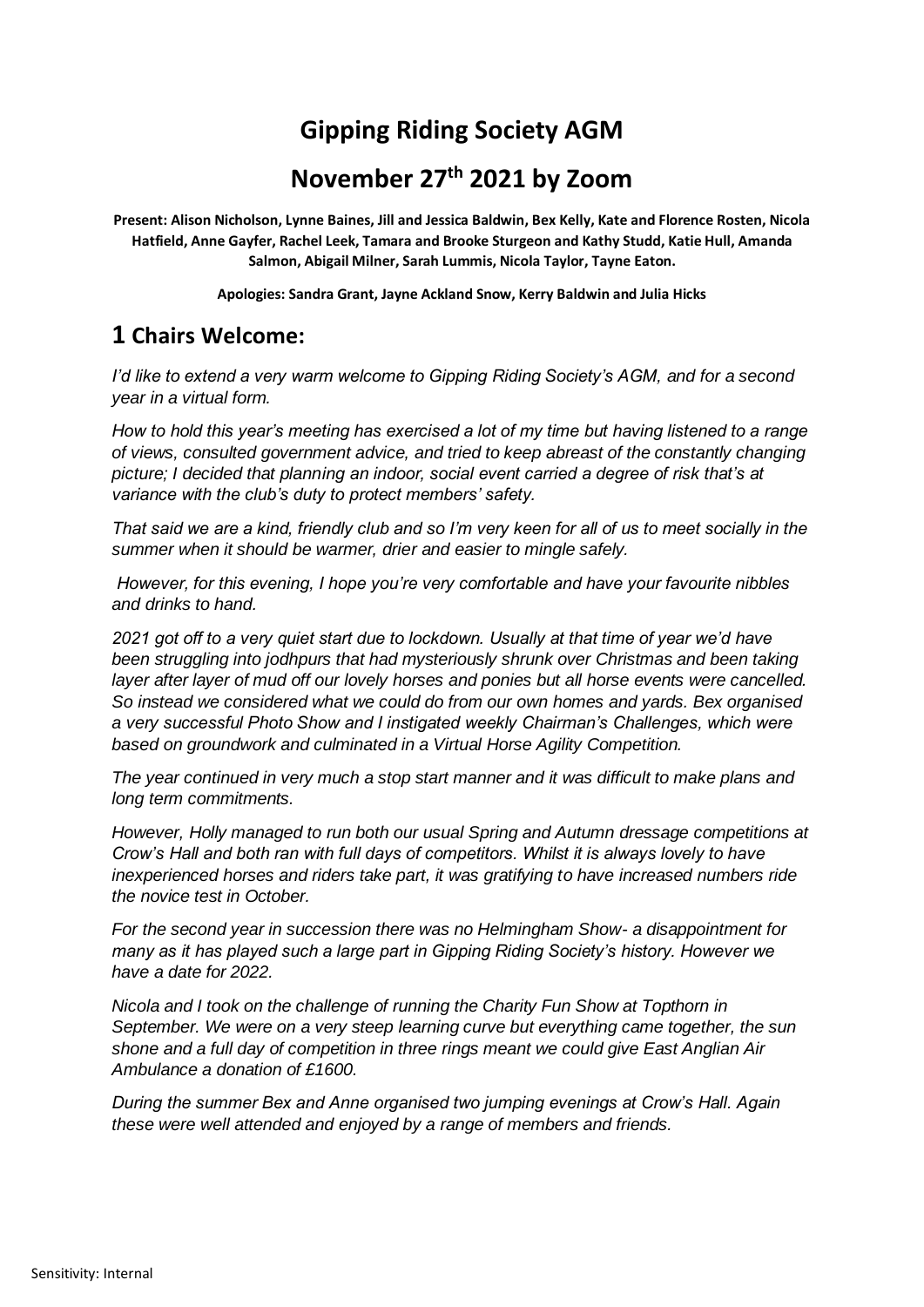*Training sessions remain a valuable part of club life and their organisation has passed from Emma to Lynn Eldrett. As always, trainers and sessions have been varied in an attempt to cater for all members and horses.*

*If I were to pick a couple of club highlights the first would be the participation of our junior members. It is wonderful to see young people taking part in club activities; sometimes when they're having to overcome anxiety and stress, and enjoying achieving new things with their ponies. Bex has worked hard to organise fun activities suitable for our youngest recruits – the Mini Members.* 

*There can't be many riding clubs where so many juniors are included and seen as an important part of the club.*

*The second highlight in 2021 for me is GRS being so well represented in Area 14 competitions and members riding at National Finals.Historically, Gipping members haven't tended to be very competitive with other Area 14 clubs. However with Jill and Kerry's enthusiasm and organisational skills all that has changed significantly! Managing the entries is a big undertaking and I feel indebted to Jill and Kerry for what they are bringing to the club. Whilst competitions aren't part of every member's club experience, it is nice to share in the success of others.*

*The year is ending with a degree of frustration over the club's banking arrangements. Changing to Nicola as the club treasurer and swapping two of the signatories has resulted in considerable and slow bureaucracy. Currently we can't access our financial situation without joining long telephone queues. Therefore we want to offer our apologies that accounts can't be presented tonight. As soon as possible they will be sent to you.* 

*Moving on to membership; 2021 has seen a big increase which is really pleasing, as more support from more people means that we can do more. Last year we had a total of 64 members but this year we are just short of a hundred, at 98. This includes 44 juniors (up from 15 in 2020)*

*As BRC affiliation is remaining at the 2021 charge, we can keep our membership prices the same for 2022*

*I would like to end with some thank yous.* 

*Firstly, a huge thank you to the longstanding stalwarts of the committee Lynne, Bex, Holly and Nicola; to Katie who has rapidly earned her spurs with the Website and with helping at so many events; to Jill (ably assisted by Kerry) who has rallied so many members to take part in Area 14 competitions and get GRS members to National Finals and to Lynn who has stepped into Emma's boots for organising training.* 

*I'd like to especially mention Emma Jardine – as a junior rider she's been a wonderful ambassador for the club and what we stand for, but beyond that she willingly and successfully took on organising club training, a role normally done by an adult. Well done Emma and good luck at uni.* 

*GRS members are very fortunate to have this enthusiastic committee. But we are a very small team and would dearly like to have some extra people join us. Now that we hold our meetings via Zoom, there is far less of a time commitment. So please do consider it- you don't need any special skills!*

*And finally, I'd like to thank you the members. Your kind, positive support for GRS makes being Chair a pleasure!*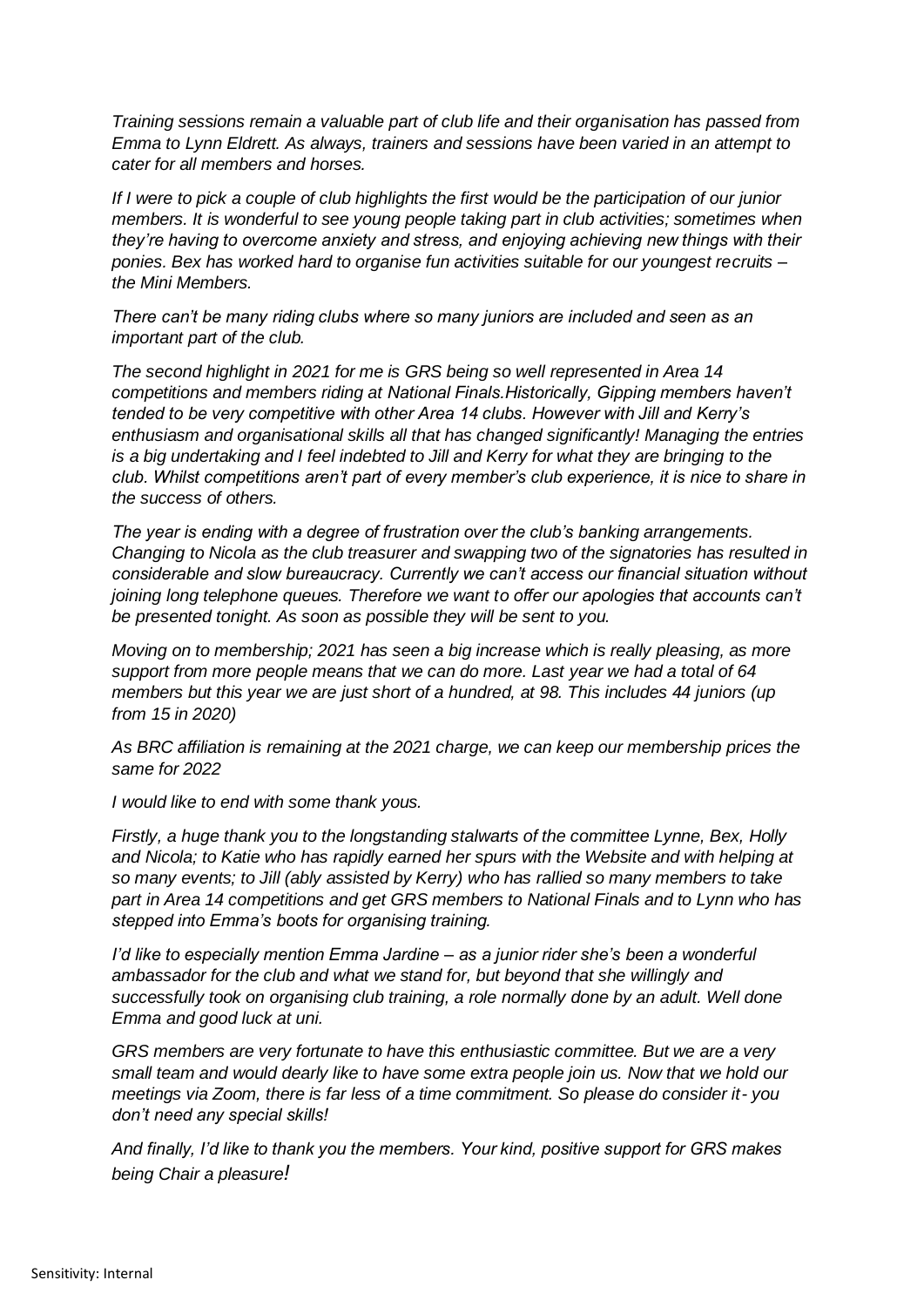#### **2- 2020 Minutes** were agreed

#### **3- Treasurers Report:**

Unfortunately due to the change of signatories not being finalised by the bank the end of year statement is not available. It will be e-mailed to members as soon as possible

Subscriptions for 2022 are:

Adult Riding - £26 Junior Riding - £20 Non-Competitive - £18 Family - £64

Kate Rosten offered to find an auditor

### **5- Election of Committee:**

The current committee who are standing again and were elected as follows:

Allison Nicholson-Chair & Membership Secretary,

Lynne Baines-Secretary

Nicola Hatfield- Treasurer

Bex Kelly, Holly Haward, Katie Hull

Proposed by Sarah Lummis and seconded by Jill Baldwin

Jill Baldwin was elected to the committee. Proposed by Bex Kelly and seconded by Alison Nicholson

Lynn Eldrett was elected to the committee. Proposed by Nicola Hatfield and seconded by Alison Nicholson

Jill is currently organising Teams and Lynn takes over training

Emma Jardine has stood down and we thank her for her commitment to organising training and wish her well at university

# **6- A.O.B**

Bex has ordered a selection of club clothing for the committee to try. Once we are happy with quality a selection will be made available via webcollect for members to purchase.

2022 date for Helmingham Hall showing Show is Saturday 14<sup>th</sup> May and the Fun Show will be Sunday August 28th at Topthorn

GRS are committed to organising training for Area 14 in 2022. Suggestions were Chloe Winchester for SJ, Paul Cornish for dressage and Jonathan Allinson for Cross Country. Committee to arrange in the new year.

Jill wanted to thank all who took part in Teams in 2021. A number of juniors went to National finals.